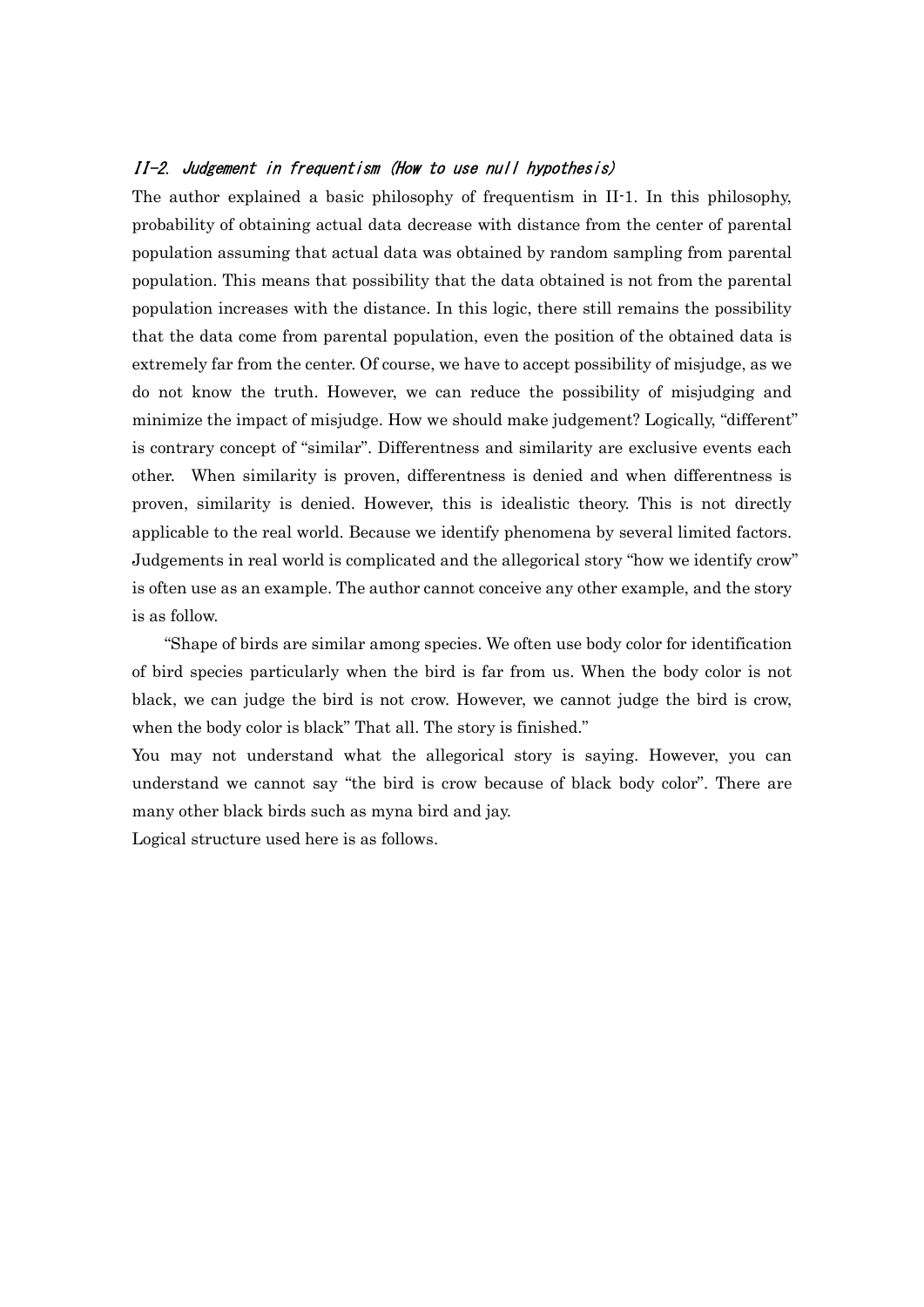

Fig.3. Relationship between necessary condition and sufficient condition (an expression in setting theory,  $C \not\supseteq B$ ,  $B \not\supseteq C$ ,  $B \supseteq A$ )

"A is B" is simple sentence. In many cases, those sentence is a description of character of B. We say "Crow is Black" when we want to say as a general description "Crow is generally black". In another case, these sentences are used as judgement or evaluation. In such case, the sentence can be rephrased more logically as "when  $\alpha$  is A, then  $\alpha$  is B". We also say "Crow is black, when want to say "When a bird is crow, the bier is black". When the sentence "A is B" is used as example of latter case, such statements are called "proposition in logic", and some propositions are true (affirmative preposition) and other preposition are false (negative proposition). Actually, proposition is a sentence that include reservation or condition in many cases. An example of such statement is "If  $\alpha$  is B, then  $\alpha$  is A". This statement can be rephrased to "Among various  $\alpha$ , some particular  $\alpha$  which is B in an element of character (factor) is identified as A". In the case of crow, "among all birds, bird which is back in body color is crow" is a proposition. Of course, this proposition is false generally, because there are many other black birds such as myna and jay. However, "proposition "among all birds, bird which is no black in body color is not crow" is correct, generally. In this case we need another reservation. That is "in the case if all craw is black". Actually, there are special crows that is not black. For example, albino or naughty crow which ate lunch of house painter and was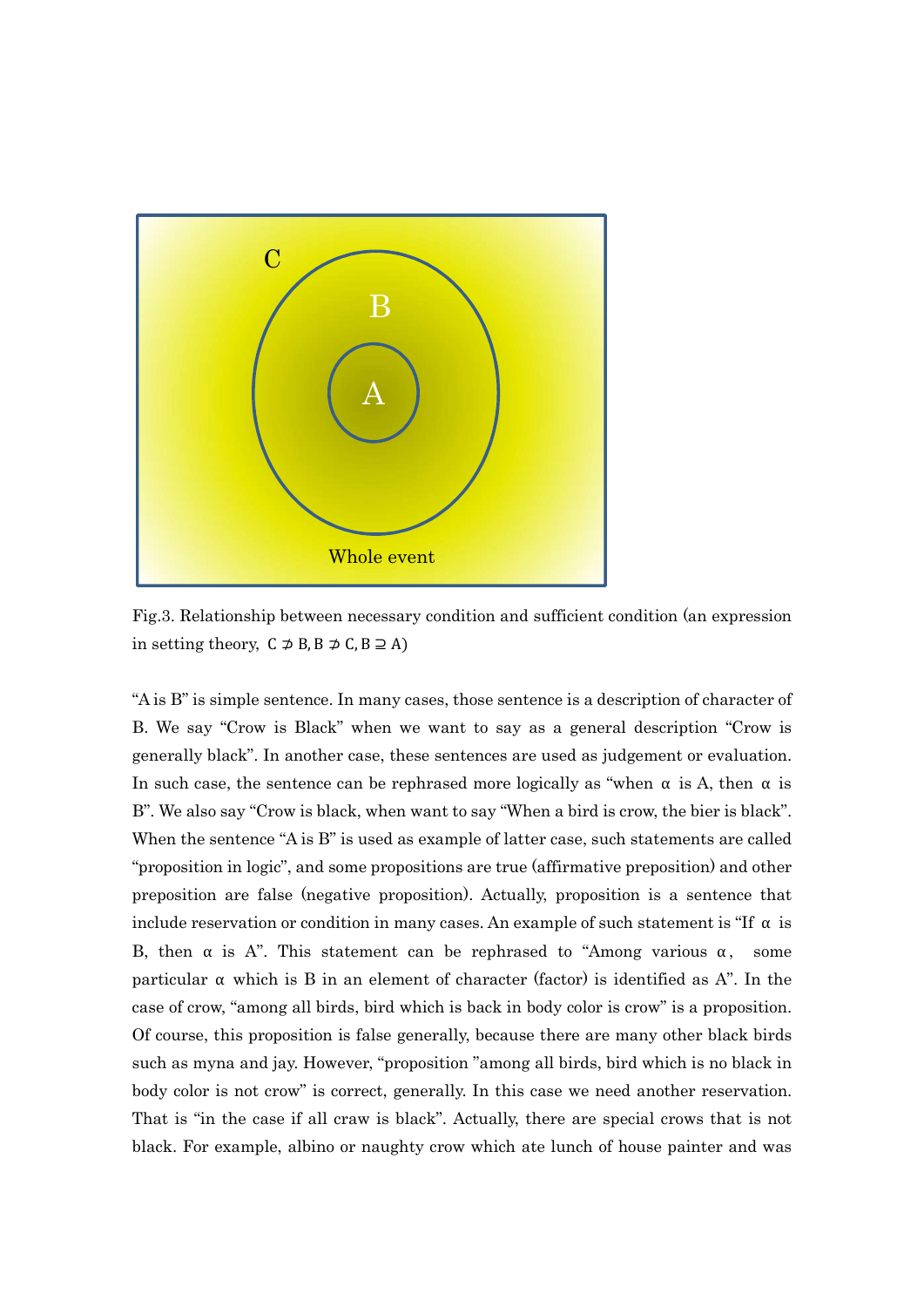painted white by painter, hasty crow rushed into storehouse of flour shop and so on. Those examples are rare cases, and existence of white crow is a probability event. When we neglect those rare cases, we can say "among all biers, bird which is no black in body color is not crow" or "If  $\alpha$  is not B, then  $\alpha$  is not A". Figure 3 is representing the relation. All A is included in B. or all crow is included in black birds.

When we say that if  $\alpha$  is A,  $\alpha$  is necessarily B", A is sufficient condition to B and B is necessary condition to A in logical relationship. Similarly, black is sufficient condition to crow and crow is necessary condition to black, when we say that if a bird is black, the bird is crow. Actually, this proposition is false, because there are many black birds other than crow and the all black bird cannot be included in crow. When we consider that A is "crow" and B is "black" in figure 3, in which A is included in B. This relation is correct. Because, crow is included in black birds in real world. So black is necessary condition to crow, and crow is sufficient condition to black, and proposition that if a bird is crow, the bird is black is correct.

When we consider a proposition "if  $\alpha$  is A,  $\alpha$  is B, ("if a bird is crow, the bird is black" or more simply "crow is black")", the statement "if  $\alpha$  is B,  $\alpha$  is A ("if a bird is black, the bird is crow" or more simply "black bird is crow") " is the converse of proposition. Correct and false are antinomy each other in the classic logic. In other words, all statements are should be correct or false in classic logic. On the contrary, there existence of vague intermediate category between correct and false is allowed in intuitionistic logic. In the classic logic, even if proposition is correct, converse of the preposition is not always correct. For example, even if we accept the statement "a bird is crow, the bird is black" (more simply "Crow is black") as correct, we cannot accept the statement "a bird is black, the bird is crow" (More simply black bird is crow") as correct proposition. Because of existence of jay and myna. Only in the caseA  $\equiv$  B (there is no black bird other than crow), we can say the converse is correct.

The statement "if  $\alpha$  is not A,  $\alpha$  is not B, ("if a bird is not crow, the bird is not black" or more simply "the birds other than crow is not black")" is inverse of the proposition. Obviously, this statement is incorrect generally, because there are many black birds other than crow. Only in the caseA  $\equiv$  B (there is no black bird other than crow), we can say the inverse is correct.

Contraposition of proposition is a combination of converse and inverse. The statement "if  $\alpha$  is not B,  $\alpha$  is not A, ("if a bird is not black, the bird is not crow" or more simply "non-black birds is not crow")" is contraposition of the proposition. If proposition is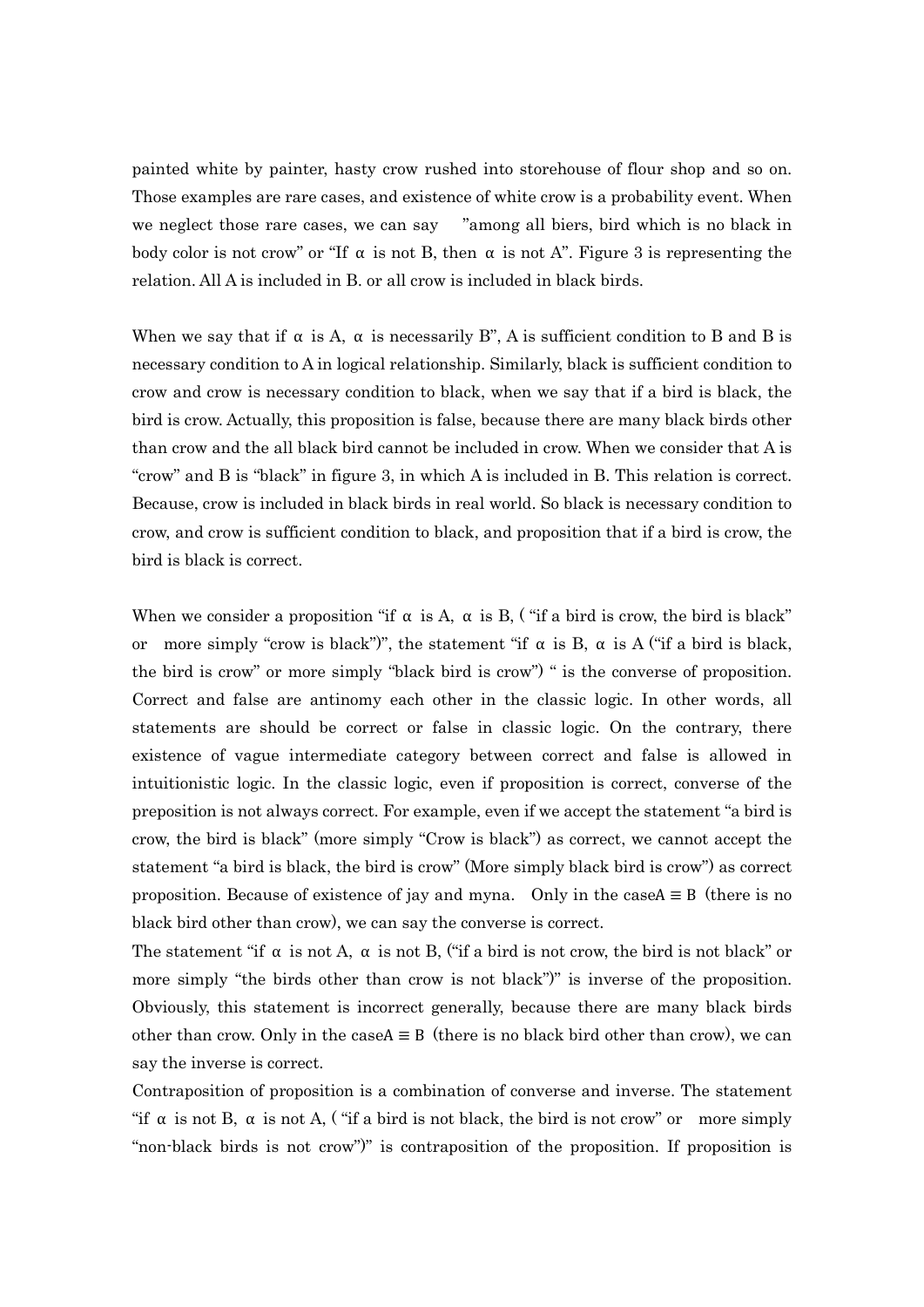correct the contraposition is correct, Inversely, if contraposition is correct the proposition is correct in classic logic. This is understandable when we look figure 3. A is completely included in B. From this figure, we can understand that "if  $\alpha$  is A,  $\alpha$  is B ( in other words, if the data exists in region A, the data is exist in region B)" and "if  $\alpha$  is not B, α is not A( if the data exists in region C, the data does not exist in region A)" are the same meaning. In other word we can understand that "crow is black" and "non-black bird is not crow" is same meaning.

We can use this relation, when we cannot proof correctness of proposition directly. In that case, we can proof the correctness by proofing the correctness of contraposition. However, there is a old theory in logic. We cannot proof correctness by empiric method. We can only proof incorrectness by empiric method. This can be explained as follows. We can deny the correctness by showing an example which does not fit into the proposition. We cannot proof the correctness of the proposition by showing illimitable example fitting in to the proposition, because we cannot deny the possibility of existence of an example which does not fit into the proposition. Proving of absence of possibility is an effort to find the evidence of absence. This is impossible for human being, because human being is finite being. This means that when we cannot confirm " $α$  is A or not A (crow or not crow)" directly and the data exist in the region of " $\alpha$  is not B (not Black)", we can say " $\alpha$  is not A (not crow).

The author is supposing that most of readers are feeling a frustration reading upper long rephrasing of similar sentences. However, several scientists often make mistakes by neglection of upper logic. They say that  $\alpha$  is A, when they only confirm  $\alpha$  exists in region B. Or, they say that the bird is crow when they see black bird. These statements are obviously mistakes, because every B is not A, though B includes A and every black bird is not crow though black birds include crow.

In statistics in frequentism, we discuss the similarity of parent population. We can say that two populations are different (more exactly not same) when we observed difference in data obtained from two batches of data population by placing the data in data distribution regions. However, we cannot say that two populations are same when we cannot observe difference in data obtained from two batches of data population even the two data drop same data distribution region.

Classic logic always orients structure of antimony, though real world always includes ambiguity. Introduction of the concept of probability is a possible method for